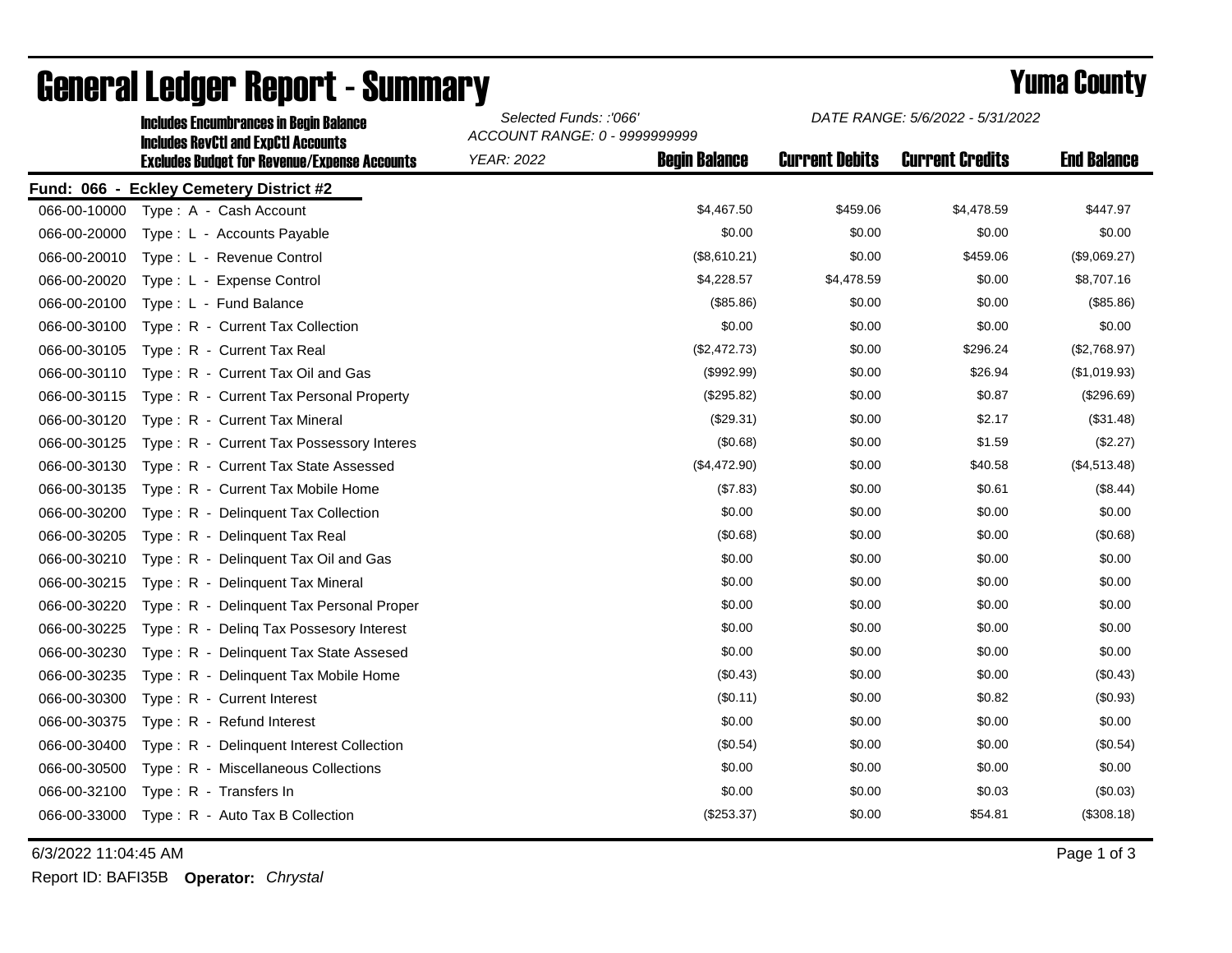| <b>Includes Encumbrances in Begin Balance</b><br>Includes RevCtI and ExpCtI Accounts |                                         | Selected Funds: :'066'<br>ACCOUNT RANGE: 0 - 9999999999 |                       | DATE RANGE: 5/6/2022 - 5/31/2022 |                    |
|--------------------------------------------------------------------------------------|-----------------------------------------|---------------------------------------------------------|-----------------------|----------------------------------|--------------------|
| <b>Excludes Budget for Revenue/Expense Accounts</b>                                  | <b>YEAR: 2022</b>                       | <b>Begin Balance</b>                                    | <b>Current Debits</b> | <b>Current Credits</b>           | <b>End Balance</b> |
| Fund: 066 - Eckley Cemetery District #2                                              |                                         |                                                         |                       |                                  |                    |
| Type: $R -$ Auto Tax A & F Collection<br>066-00-33100                                |                                         | (\$82.82)                                               | \$0.00                | \$34.40                          | (\$117.22)         |
| Type: X - Treasurer Fees<br>066-00-49100                                             |                                         | \$248.17                                                | \$11.09               | \$0.00                           | \$259.26           |
| Type: X - Transfer Out<br>066-00-49401                                               |                                         | \$0.00                                                  | \$0.00                | \$0.00                           | \$0.00             |
| Type: X - Checks Written / ACH Transfer<br>066-00-49500                              |                                         | \$3.980.40                                              | \$4,467.50            | \$0.00                           | \$8,447.90         |
|                                                                                      | Fund: 066 - Eckley Cemetery District #2 | (\$4,381.64)<br>Totals :                                | \$9,416,24            | \$5.396.71                       | (\$362.11)         |
| <b>Total Fund Revenues:</b>                                                          | \$459.06                                | <b>Total Fund Expenses:</b>                             | \$4,478.59            | <b>Net Revenue Over Expense:</b> | (\$4,019.53)       |

## General Ledger Report - Summary **Example 2018** Yuma County